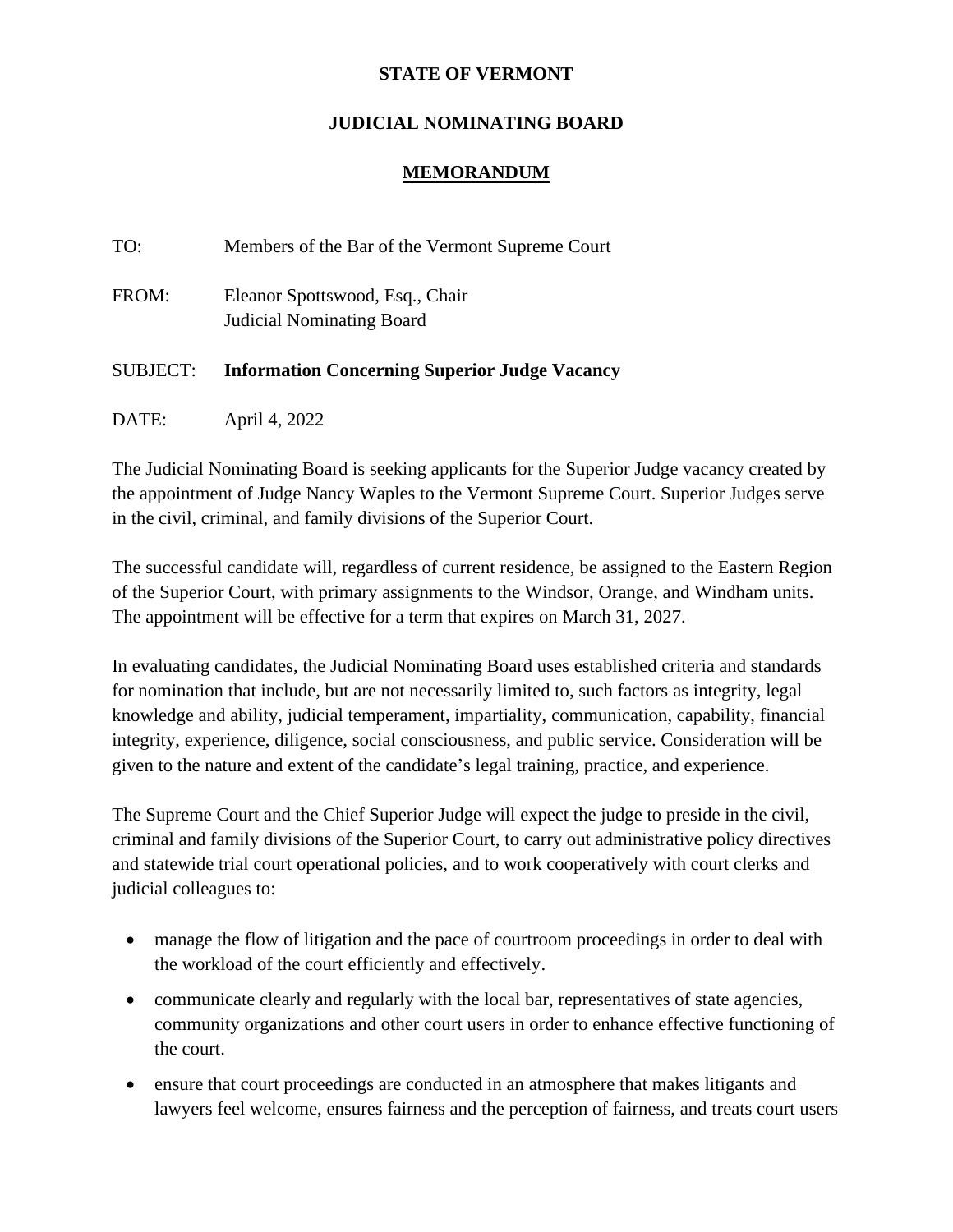and court staff with courtesy and respect.

In addition, a Superior Judge may be assigned as the presiding judge of a unit pursuant to 4 V.S.A. § 71(e). Pursuant to Administrative Directive No. 29, the responsibilities of a presiding judge for a geographical unit include: allocation of judicial resources within the unit; resolution of scheduling conflicts between divisions within the unit; increase of efficiencies and standardization of procedures; and maintenance of a collaborative working relationship with the Superior Court Clerk and Court Operations Managers on issues related to case scheduling, calendaring, court programs, use of court facilities and the relationship between the court and the local bar and the community.

Please note 4 V.S.A. §§ 602(b) and 602(c), which reads as follows:

Whenever a vacancy occurs in the office of a Supreme Court Justice, a Superior Court Judge, magistrate, or Chair of the Public Utility Commission, or when an incumbent does not declare that he or she will be a candidate to succeed himself or herself, the Board shall submit to the Governor the names of as many persons as it deems well qualified to be appointed to the office.  $[\S 602(b)]$ 

A candidate for judge or Justice shall be a Vermont resident and an experienced lawyer who has practiced law in Vermont for a minimum of ten years, with at least five years immediately preceding his or her application to the Board. The Board may make exceptions to the five-year requirement for absences from practice for reasons including family, military, academic, or medical leave.  $[\S 602(c)(1)]$ 

## **Other information relating to the Superior Judge vacancies is as follows:**

- (1)  $4 \text{ V.S.A. } § 601(d)$  and § 602(b) set forth the general qualifications required of candidates for Judges. See also Vt. Const. ch. II, § 35 and the Judicial Nominating Board Rules.
- (2) Superior Judges rotate and are assigned to serve from time to time in the Superior Court in the three geographic divisions of the state. See Administrative Order No. 13 and 4 V.S.A. §§ 21(a) and 22.
- (3) Effective July 1, 2021 the salary of a Superior Judge is \$167,449. 32 V.S.A. § 1003(c).
- (4) The procedures for selection and appointment of Superior Judges are set forth at Vt. Const. ch. II, §§ 32-35 and 4 V.S.A. §§ 601-603.
- (5) The procedures for retention of Superior Judges are found at Vt. Const. ch. II, §§ 34-35 and 4 V.S.A. §§ 607 and 608.
- (6) Superior Judges are subject to the disciplinary and administrative authority of the Supreme Court and the Chief Superior Judge. Vt. Const. ch. II, §§ 30, 36, 37; 4 V.S.A. §§ 3, 72, and 605; Rules of the Supreme Court for Disciplinary Control of Judges; and Administrative Orders Nos. 10 and 18.